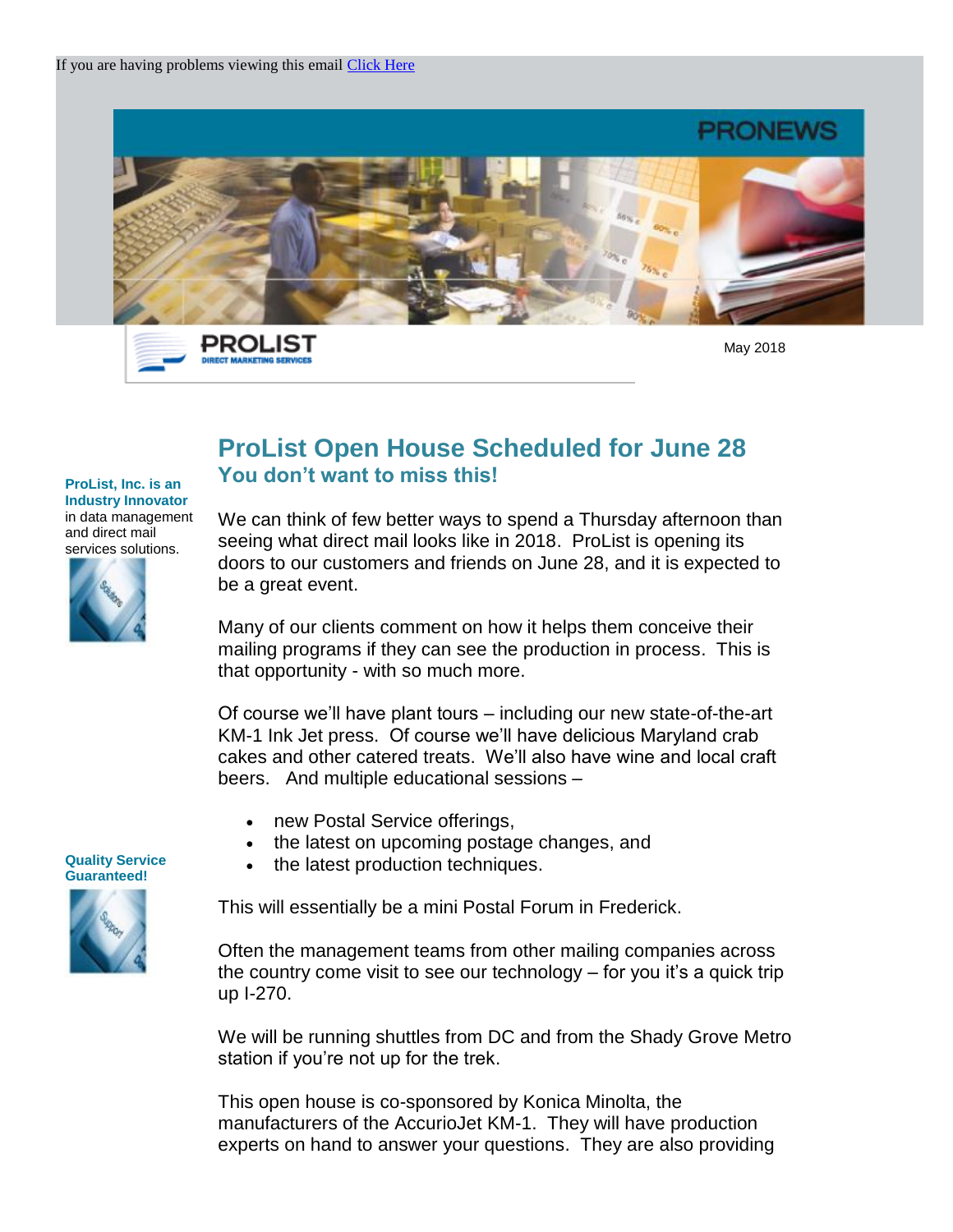some exceptional door prizes.

We encourage you to join us on June 28. We'll be going from Noon to 6:00 PM. There is no cost, but we would like to know who will be coming. You can learn more about the event and [register here.](http://trk.publicaster.com/click/c2f1-pg86w-f16gc8-73hxzcz2/)

We look forward to seeing you on June 28!

## **Contact Us Today!**

**Dave Lewis [dlewis@prolist.com](mailto:dlewis@prolist.com) 301 924-4545 [www.ProList.com](http://trk.publicaster.com/click/c2f1-ujoiw-gvrhvt-73hxzcz6/)**



## **Delivery and Financial Performance at USPS Have we mentioned challenging times?**

The Postal Service had a less-than-wonderful second quarter, which for them runs from Jan 1 through March 31. Volume and revenue were down in virtually every category except parcels, where they have some issues with the current administration. At the same time, delivery performance is showing great inconsistency.

For the month of March, First-Class and Standard Mail volumes were both down more than 6%, while at the same time labor costs were up over the same period last year. While some of this can be attributed to the higher cost of processing packages, which were up about 4% over last year, costs directly attributable to mail processing were also up. The problem is pretty simple arithmetic. People keep getting born and eventually building homes to live in. This adds millions of delivery points to the postal network every year. At the same time there is less mail to pay for carriers serving all of those new delivery points. In the current fiscal year, the Postal Service is losing money – a LOT of money – no matter which expenses they choose to include.

One result of this financial struggle is diminished service performance, particularly in Standard Mail. "Inconsistent" is probably a fairer word than "diminished." Flats are particularly volatile. Overall, 70.3% of Standard flats were delivered within service standards. In some areas – Atlanta, Southern Florida, Chicago – the on-time percentage was much worse. For letters, 86.6% were delivered within standards.

Take aways from all of this bad news:

- There is a lot of upward pressure on postage rates, and the PRC has the ability to allow substantial increases. The current White House want postage rates to go up, at least on some mail. Budget higher postage amounts in your long-range planning;
- The upside to reduced volume is that your mail piece has less competition in the mail box. This could help response rates;
- Delivery times are harder than ever to predict. Pay attention to your mail tracking results. Don't assume the delivery times you got last year or earlier are the same;
- USPS mail tracking resources are better than ever, so you can